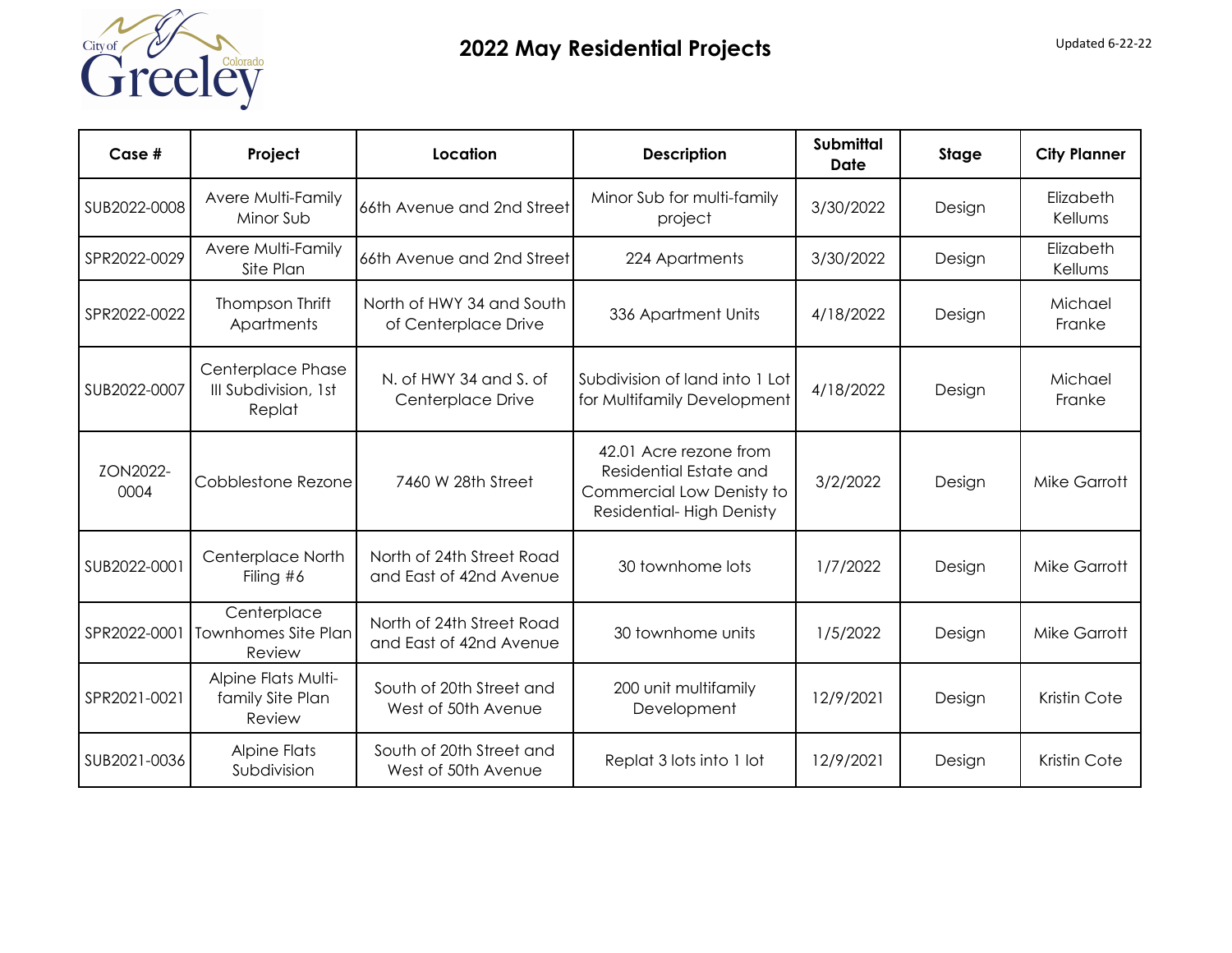## **2022 May Residential Projects Updated 6-22-22**

| SUB2021-0034     | Lake Bluff Final Plat                                                       | North of 10th Street and<br>West of 95th Avenue                                             | Platting 10 future<br>Development Tracts and<br>19.72 Acres of Right-of-way               | 12/8/2021  | Design | <b>Darrell Gesick</b> |
|------------------|-----------------------------------------------------------------------------|---------------------------------------------------------------------------------------------|-------------------------------------------------------------------------------------------|------------|--------|-----------------------|
| SPR2021-0018     | Promontory Imagine<br>School Second filing,<br>second replat<br>Multifamily | East of Promontory Parkway<br>and South of 16th Street                                      | 480 unit multifamily<br>development                                                       | 11/10/2021 | Design | <b>Mike Garrott</b>   |
| SUB2021-0031     | Promontory Imagine<br>School 2nd Filing,<br>Second Replat                   | East of Promontory Parkway<br>and South of 16th Street                                      | Replat a future<br>development track into a lot<br>and right-a-way for a public<br>street | 11/10/2021 | Design | <b>Mike Garrott</b>   |
| ZON2021-<br>0016 | 13th Street Rezone                                                          | North of 13th Street, South<br>of 10th Street, West of 59th<br>Avenue                       | Rezone 37 Acres from H-A<br>and C-D to MU-H                                               | 11/1/2021  | Design | <b>Mike Garrott</b>   |
| PUD2021-0012     | Hope Springs<br>Preliminary PUD                                             | North of 32nd Street, West<br>of future 27th Avenue                                         | N. of 32nd Street, W. of<br>future 27th Avenue                                            | 4/28/2021  | Design | <b>Mike Garrott</b>   |
| ZON2021-<br>0005 | <b>Boomerang Ranch</b><br>Forth Filing rezone                               | South of 10th Street, North<br>of 12th Street and East of<br>83rd Avenue                    | Rezone a portion of a 27.77<br>acres from C-L to R-H                                      | 4/14/2021  | Design | <b>Darrell Gesick</b> |
| SUB2021-0008     | <b>Rock Ridge</b><br><b>Apartment Final Plat</b>                            | East of 65th Avenue, South<br>of Hwy 34 and West of the T-<br><b>Bone Ranch Development</b> | 1 lot - 38.5 acres, 3 acre<br>future development tract<br>and ROW 29th Street             | 2/15/2021  | Design | <b>Darrell Gesick</b> |
| SUB2020-0010     | Shreve Subdivision                                                          | 7929 28th Street                                                                            | Subdivide 1 lot into 3 lots                                                               | 8/24/2020  | Design | <b>Darrell Gesick</b> |
| SUB2020-0011     | Rockies Apartment<br>Subdivision                                            | 1913 5th Street                                                                             | Combine 3 parcels into 1 lot                                                              | 5/22/2020  | Design | <b>Mike Garrott</b>   |
| DR2020-0017      | <b>Rockies Apartments</b><br>Multifamily<br>Development                     | 1913 5th Street                                                                             | 50 unit apartment complex                                                                 | 5/22/2020  | Design | <b>Mike Garrott</b>   |
| DR2019-0016      | 1131 8th Street - 5-<br>plex                                                | 1131 8th Street                                                                             | 5 unit multifamily                                                                        | 6/26/2019  | Design | <b>Mike Garrott</b>   |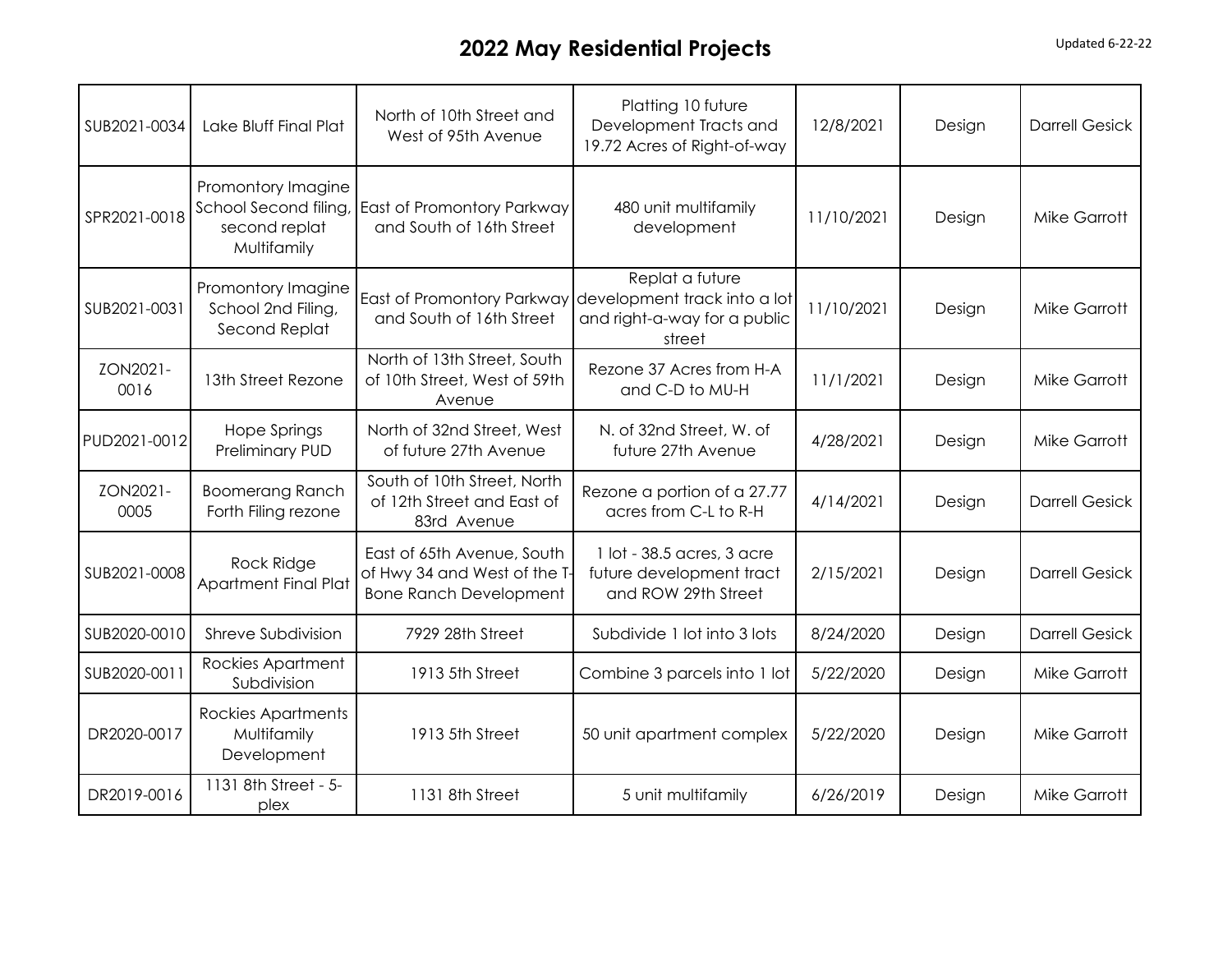## **2022 May Residential Projects Updated 6-22-22**

| SPR2021-0011     | The Reserve @ West T-<br><b>Bone Ranch Phase III</b><br>Multi-family Site Plan<br>Review | North of 29th Street and<br>East of 58th Avenue                                 | 120 multifamily units on 5.92<br>acres                                         | 5/27/2021  | Approved | <b>Mike Garrott</b>   |
|------------------|------------------------------------------------------------------------------------------|---------------------------------------------------------------------------------|--------------------------------------------------------------------------------|------------|----------|-----------------------|
| SUB2021-0024     | Leffler Minor<br>Subdivision                                                             | 15756 County Road 66                                                            | 4-lot subdivision (large lots)                                                 | 8/10/2021  | Approved | <b>Darrell Gesick</b> |
| SUB2021-0006     | Immaculata Plaza<br>Minor Subdivision,<br>2nd replat                                     | 923 6th Street                                                                  | Split 1 lot into 2                                                             | 2/3/2021   | Approved | <b>April Medeiros</b> |
| USR2020-0008     | Immaculata II<br>Apartment - USR                                                         | 923 6th Street                                                                  | 30 Multifamily Units                                                           | 12/23/2020 | Approved | <b>April Medeiros</b> |
|                  | Westridge<br>SUB2021-0027 Subdivision, 5th Filing<br>2nd Replat                          | West of 59th Avenue and<br>South of 24th Street                                 | Replat existing Subdivision<br>right-of-ways and convert a<br>tract into a lot | 9/14/2021  | Approved | <b>Mike Garrott</b>   |
| SUB2020-0003     | <b>Clark Subdivision</b><br>Filing No. 2 Final Plat                                      | West of CR 31 and North of<br><b>CR 66</b>                                      | 29 single family large lot<br>subdivision                                      | 4/21/2020  | Approved | <b>Mike Garrott</b>   |
| ZON2021-<br>0015 | Leffler rezone                                                                           | 15756 County Road 66                                                            | Rezone from I-M to R-E<br>(DCMP)                                               | 8/10/2021  | Approved | <b>Darrell Gesick</b> |
| PUD2020-0002     | <b>PUD Amendment</b>                                                                     | Westgate Preliminary North of Hwy 34 Bypass and<br>West of 71st Avenue          | 1 (15.97 acre) multifamily lot<br>and 4 future Development<br>Tracts           | 3/25/2020  | Approved | <b>Mike Garrott</b>   |
| SPR2020-0019     | Fox Run Apartments                                                                       | South of 13th Street and<br>West of 59th Avenue                                 | 118 Multifamily Units                                                          | 10/14/2020 | Approved | <b>Darrell Gesick</b> |
| PUD2020-0007     | The Cache                                                                                | West of 83rd Avenue, 1 mile<br>north of 10th Street and<br>bisected 95th Avenue | Est. of Zoning for The Cache<br>PUD, proposed mixed use<br>development         | 6/15/2020  | Approved | <b>Mike Garrott</b>   |
| SUB2020-0035     | Family of Christ<br>Presbyterian Church,<br>1st Replat                                   | 2410 35th Avenue                                                                | 3 lot subdivision                                                              | 12/23/2020 | Approved | <b>Mike Garrott</b>   |
| SUB2021-0005     | <b>Broadview Park</b><br>Subdivision, 1st<br>Replat                                      | 809 30th Avenue                                                                 | Split 1 lot into 2                                                             | 1/13/2021  | Approved | Elizabeth<br>Kellums  |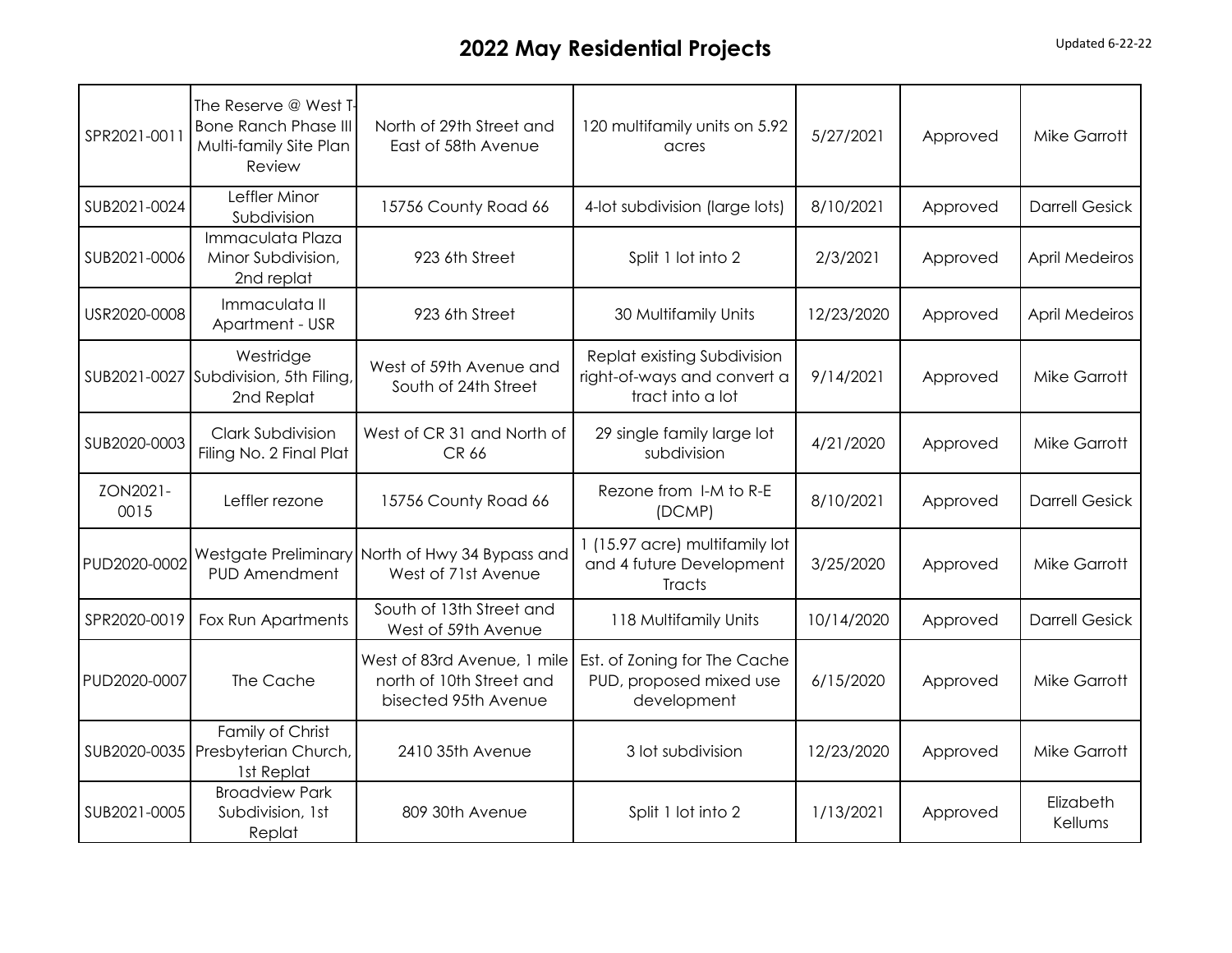## **2022 May Residential Projects Updated 6-22-22**

| USR2020-0006 | <b>Copper Platte</b><br>Apartment - USR                       | 2050 Greeley Mall Street                                                                    | 224 Multifamily Units                                                                                                                     | 11/4/2020  | Construction | <b>Mike Garrott</b>   |
|--------------|---------------------------------------------------------------|---------------------------------------------------------------------------------------------|-------------------------------------------------------------------------------------------------------------------------------------------|------------|--------------|-----------------------|
| SUB2020-0030 | Cottages at Kelly<br>Farm                                     | North of 4th Street and East<br>of 59th Avenue                                              | 31 residential units                                                                                                                      | 10/20/2020 | Construction | <b>Darrell Gesick</b> |
| SUB2020-0001 | Clover Meadows,<br>2nd Replat<br>(updated)                    | 2900 C Street                                                                               | 8 Single family residential lots                                                                                                          | 1/10/2020  | Construction | <b>Mike Garrott</b>   |
| SPR2020-0003 | 29th Street<br>Multifamily<br>development                     | East of 65th Avenue, South<br>of Hwy 34 and West of the T-<br><b>Bone Ranch Development</b> | 732 unit multifamily<br>Development                                                                                                       | 2/20/2020  | Construction | <b>Darrell Gesick</b> |
| PUD2021-0017 | Promontory Imagine<br>School 3rd Filing,<br><b>Final Plat</b> | East of Promontory Parkway<br>and South of 16th Street                                      | 362 single family lots, 1 2.077<br>acre for mixed use, 9.4 acre<br>park and various outlots<br>(drainage, open space and<br>pocket parks) | 5/17/2021  | Construction | <b>Mike Garrott</b>   |
| PUD2021-0007 | <b>Greeley West</b><br>Multifamily Final PUD                  | North of Centerplace Drive,<br>East of 42nd Avenue and<br>West of 38th Avenue               | 304 Multifamily Units                                                                                                                     | 2/11/2021  | Construction | <b>Mike Garrott</b>   |
| PUD2020-0009 | Stoneybrook Lot 4 -<br>Final PUD                              | West of 35th Avenue, North<br>of Ditch #3 and South of C<br>Street                          | 142 Manufactured home<br>sites                                                                                                            | 8/26/2020  | Construction | <b>Mike Garrott</b>   |
| SUB2019-0021 | <b>Grapevine Final Plat</b>                                   | North of 25th Street, South<br>of 24th Street and West of<br>46th Avenue Court              | 64 attached townhome<br>units                                                                                                             | 7/2/2020   | Construction | <b>Mike Garrott</b>   |
| USR2019-0018 | 1100 8th Avenue - 55<br>Resort                                | 1100 8th Avenue                                                                             | 85 unit Multifamily                                                                                                                       | 11/1/2019  | Construction | Elizabeth<br>Kellums  |
| \$21:15      | Northridge Estates                                            | South of C Street and East<br>of Northridge High School                                     | 230 Single Family Lots                                                                                                                    | 7/15/2015  | Construction | <b>Mike Garrott</b>   |